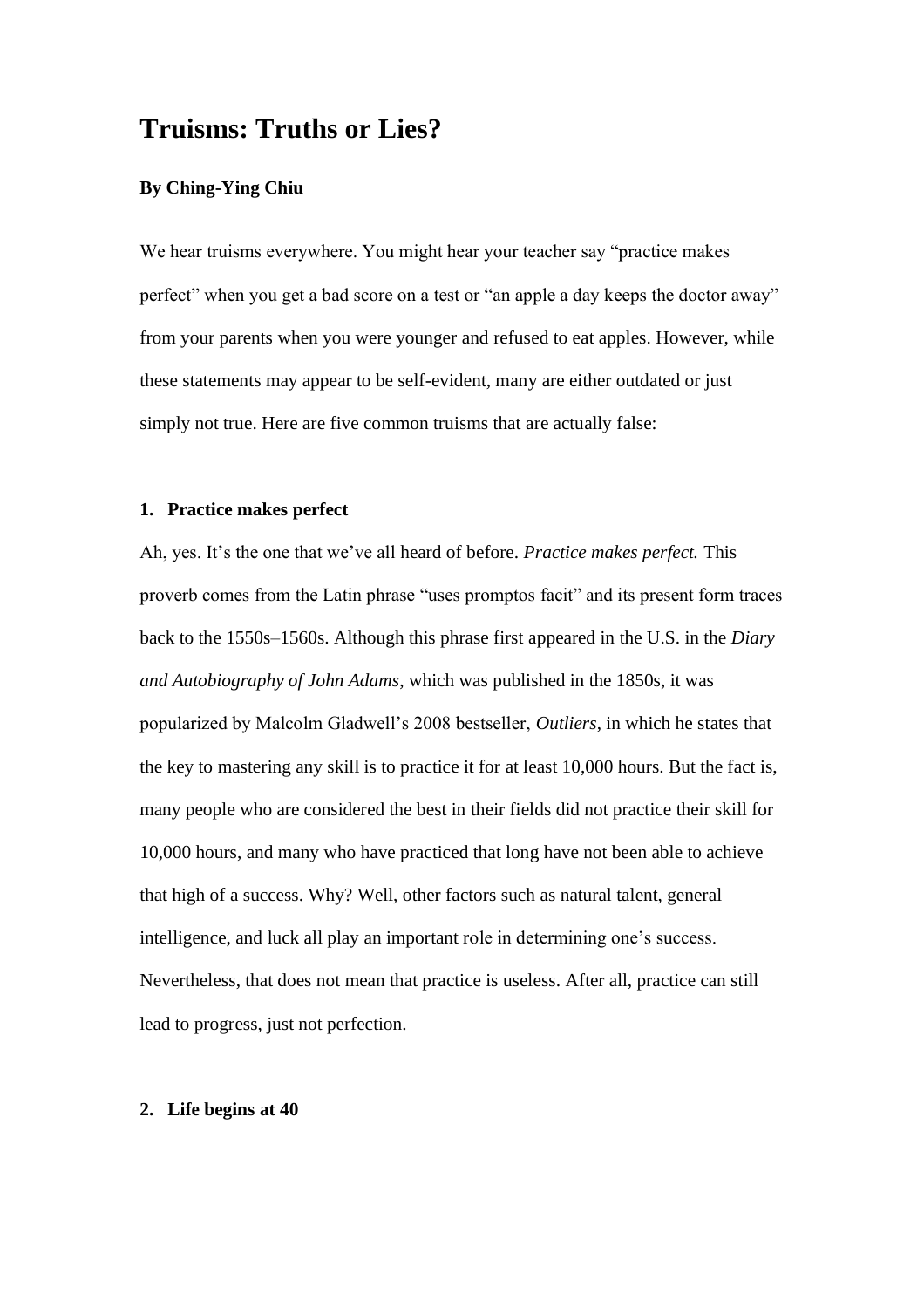This statement comes from Walter B. Pitkin's 1932 book *Life Begins at Forty*. At the time, American life expectancy at birth was climbing fast, from age 40 fifty years before to age 60. Thus, the book implied that one could look forward to many years of fulfilling and happy existence after age 40 given that they maintained a positive attitude. Nowadays, many use this phrase to say that when one reaches the age of 40, life becomes better. But is that really the case? The thing is, life can "start" at any age depending upon your experiences. You might think that you're living the best of life when you're 18 and in college, or when you're 30 and get promoted to a managerial position, or at another age when your life improves as a result of your active pursuits for experiences you realized were worthwhile. Therefore, while the phrase "life begins at 40" may have applied to most people at the time, Pitkin's book was published, does it apply to most people now? Maybe not.

#### **3. Money doesn't buy happiness**

This truism is one that some people live by while others ignore. It means that true happiness comes from within, rather than from possessions that can be bought. However, a new study from University of Pennsylvania's The Wharton School suggests otherwise. In this study, researchers had 33,391 people (ages 18 to 65) check in on their emotions throughout the day using a smartphone app. The study's seven years of data suggests that as an individual's income rises, they become happier. This is because their potential to make their life genuinely better increases, as well as their sense of control over life. The key difference between this study and the famous 2010 study that showed that money doesn't buy happiness is that instead of asking people to think about how they felt across various moments in the past, it asks people about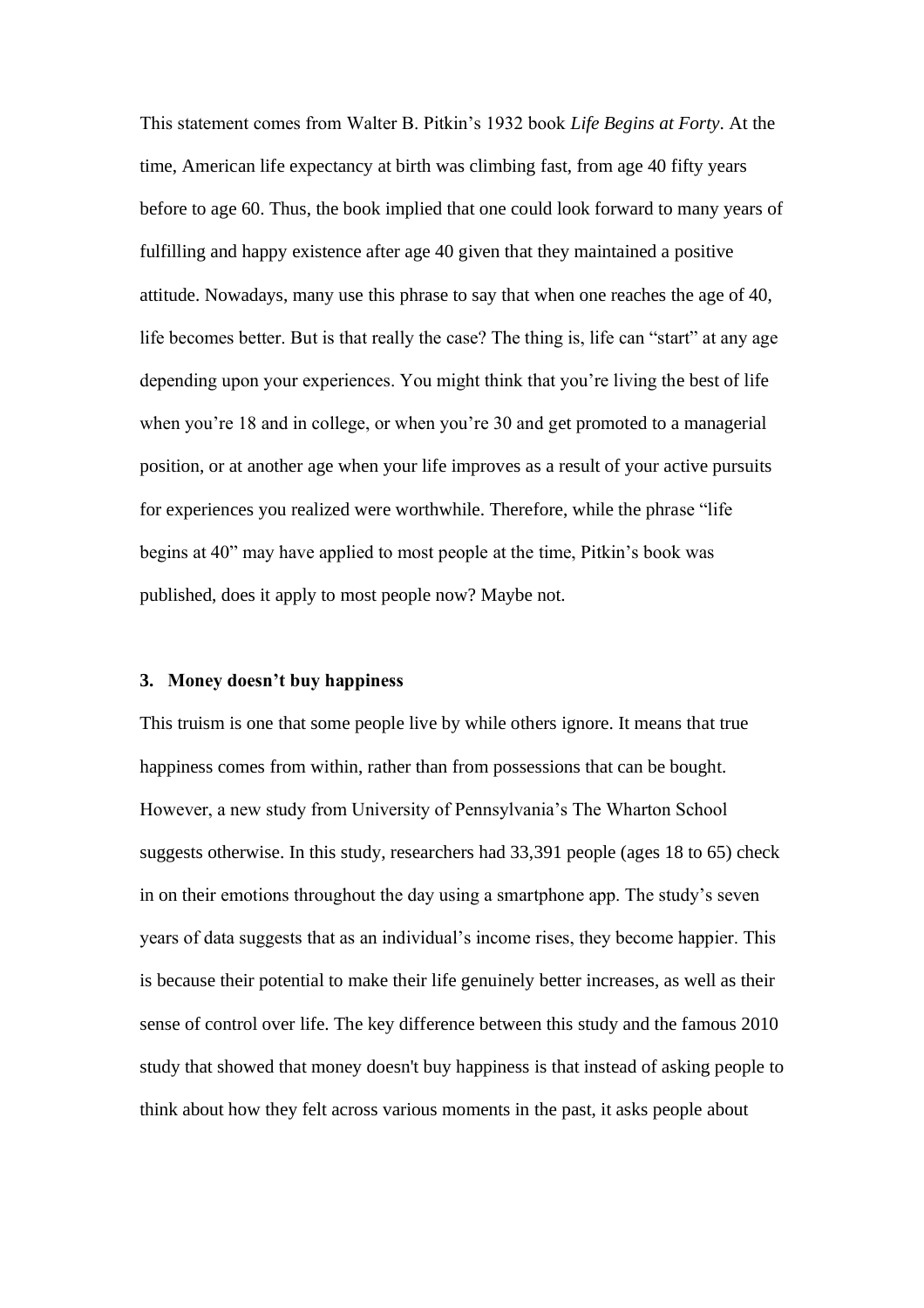their feelings *during* the moments of life, thus making the data more reliable. So don't be fooled anymore, because money *does* buy happiness.

#### **4. Cheaters never prosper**

Those who gain an advantage by cheating will eventually have to face the consequences of their actions. You might have heard your parents say this when you were younger to inspire you to work harder. But unfortunately, cheaters *do* tend to prosper. In fact, a 2013 study published in the *Journal of Personality and Social Psychology* revealed that as long as no one gets hurt, cheating in studies does lead to positive effects. Just think about yourself. When your friends cheated, did they get a good score? Probably yes. Then were they ever caught by the teacher? Maybe not. This is the problem with modern society, the rewards for cheating are high but the odds of getting caught are low. Even if a cheater is caught, many punishments they receive are relatively light. Of course, I'm not telling you to cheat or anything. There are many other reasons not to. But just remember, not everything that goes around comes around.

#### **5. An apple a day keeps the doctor away**

If you're eating apples every day because of this statement, then I'm sorry to inform you…you've been tricked. This truism comes from the Welsh saying "Eat an apple on going to bed, and you'll keep the doctor from earning his bread," first recorded in 1866. During that time, apple referred to fruit in general and not *just* apples. So essentially, the phrase means that eating fruit daily can promote good health. Some have even extended the meaning of apples to refer to healthy foods in general. Therefore, rather than saying that this truism is wrong, it is more accurate to say that